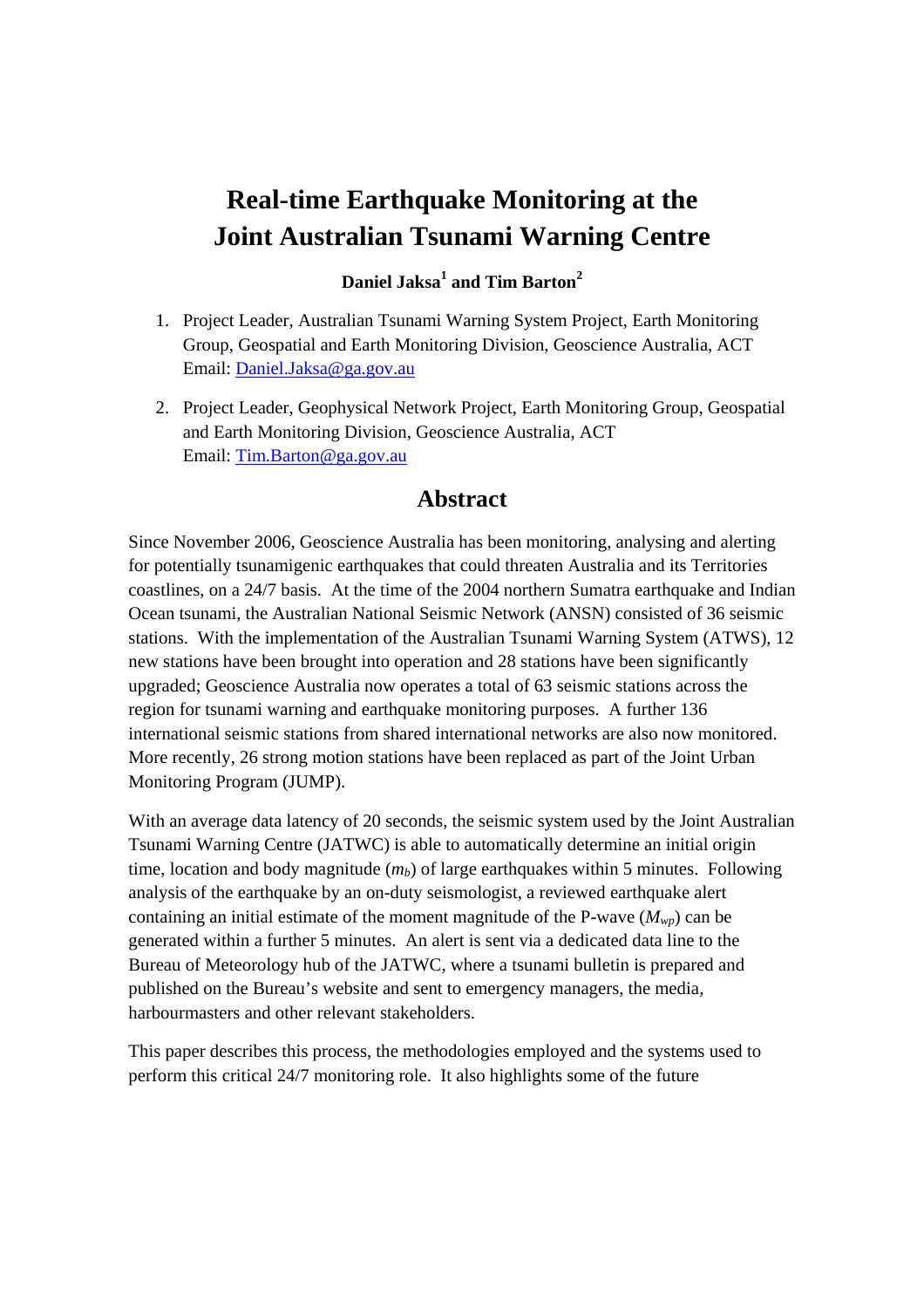development activities that are planned to enhance the accuracy and timeliness of Geoscience Australia's earthquake information.

**Keywords:** seismic, design, yield, curvature, displacement, performance

#### **1. Introduction**

On the morning of Sunday 26 December 2004 a large undersea earthquake generated a massive series of tsunami that combined to cause an estimated 228 000 deaths. The massive earthquake which began below the ocean off the coast of northern Sumatra and the Andaman and Nicobar Islands, has been measured at a magnitude of over 9. The massive series of seismic sea waves, or tsunami, devastated the immediate coastal communities of western Indonesia and far off communities in Sri Lanka, India, Thailand, Malaysia, Myanmar, Maldives, Seychelles, Somalia and Tanzania. This was the most devastating earthquake-tsunami event in recorded history. Over the following days, reports emerged from coastal communities in Western Australia of damage to moored boats and an increase in the number of people being rescued because of abnormally strong currents resulting from localised tsunami effects. At the time of the tsunami, Australia relied on the existing Australian Tsunami Alert System, an arrangement between Geoscience Australia, the Bureau of Meteorology, and the Attorney-General's Department which provided a limited notification and warning capability. It had no capability for confirming that an earthquake had generated a tsunami, and there were no mitigation and response strategies in place.

The day after the Indian Ocean tsunami, the then Prime Minister of Australia, The Hon. John Howard MP, pledged to '… do everything we can as a regional neighbour and regional friend to assist the countries that have been so badly affected'. Consequently, the Australian Prime Minister and Minister for Foreign Affairs and Trade were among the attendees at a Tsunami Disaster Summit organised by the Association of South East Asian Nations (ASEAN) in Jakarta on 5 and 6 January 2005. One of the key outcomes of this Summit was an agreement to establish a regional tsunami warning system.

Consequently, in its 2005–06 Budget the Australian Government provided \$68.8 million to develop an Australian Tsunami Warning System (ATWS) over the next four years. The system would meet three major objectives:

- 1. Provide a comprehensive tsunami warning system for Australia.
- 2. Support international efforts to establish an Indian Ocean tsunami warning system.
- 3. Contribute to the facilitation of tsunami warnings for the South West Pacific.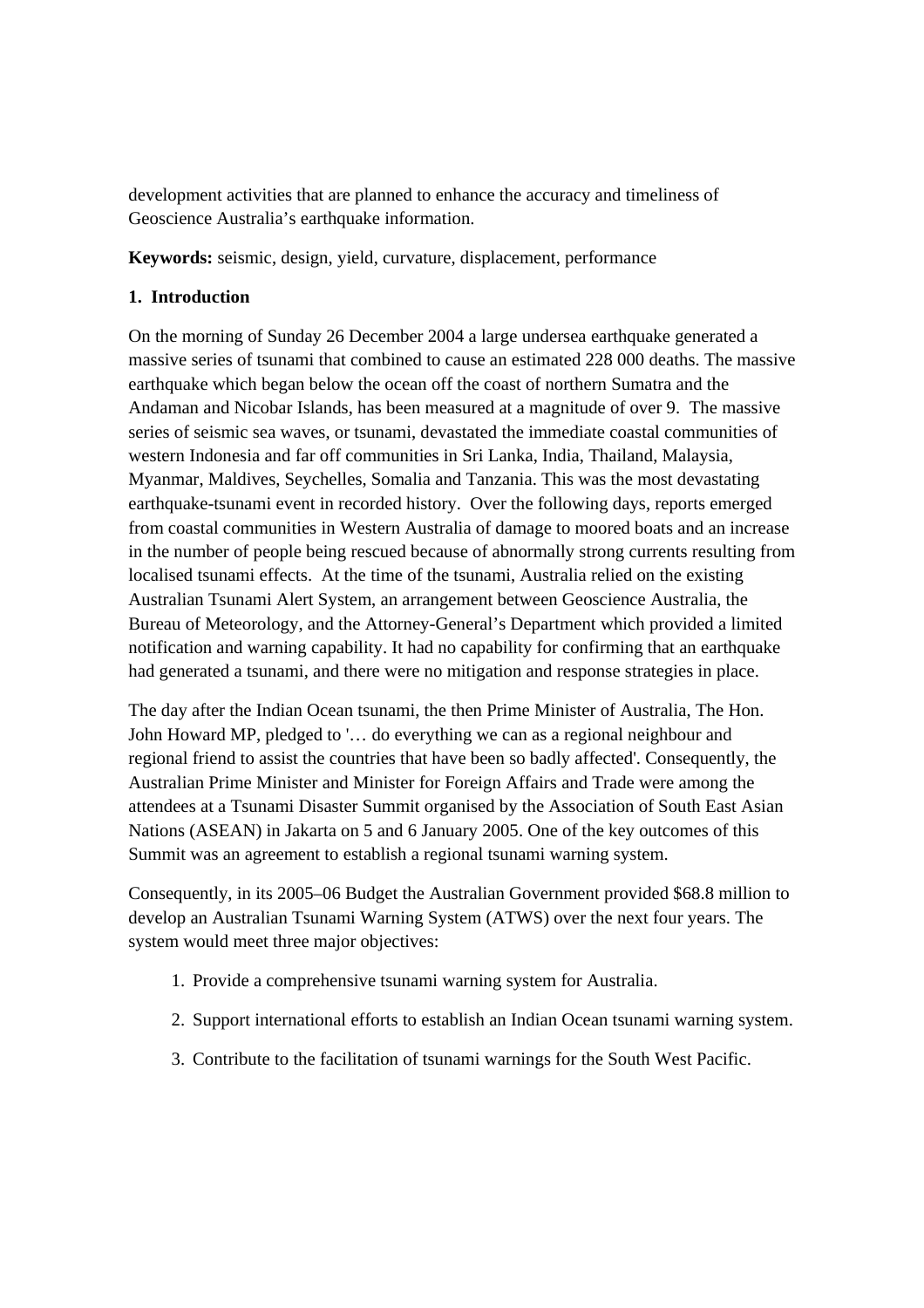The Australian Government was well placed to develop an effective, reliable and durable tsunami warning system which would address Australia's needs, as well as meet regional requirements. It would utilise existing scientific and technical expertise at Geoscience Australia, the Australian Bureau of Meteorology, and the Attorney-General's Department, as well as the diplomatic leadership of the Department of Foreign Affairs and Trade.

#### **Building the Australian Tsunami Warning System**

The Australian Tsunami Warning System (ATWS) began to take shape during the financial year 2005–06 with each of the program collaborators allocated funding over the next four years. The ATWS is defined as an end-to-end system encompassing:

- understanding the hazard through to raising community awareness and preparation
- earthquake and tsunami monitoring, detection and analysis through to public warnings
- evacuation and response.

Since the constitutional responsibilities for these activities fell within all levels of government within Australia – federal, state and territory, and some local government – each would be involved in the ATWS to varying degrees.

To build on the existing domestic capabilities of Geoscience Australia's seismic monitoring and analysis systems, the agency was allocated \$21 million over the four years. This was to upgrade existing seismic stations, build new seismic stations (both within Australia and overseas), and to access real-time digital seismic data from new and existing international seismic networks. Geoscience Australia would also establish a 24 hour seismic monitoring and analysis capability to compute and advise of any earthquakes in our region that had the potential to cause tsunami within 15 minutes of the earthquake rupture occurring.

The Bureau of Meteorology was allocated \$40.5 million over the four years to upgrade their existing tide gauge sea level stations, build new tide gauge stations within Australia and overseas, and to install new tsunameter buoys located in deep ocean locations near subduction zones. The Bureau of Meteorology would also develop a 24 hour tsunami warning service, with a tsunami monitoring and analysis capability. The service would advise of potential tsunami impacts at least 90 minutes before a tsunami generated from undersea earthquakes reached the Australian coastline.

With its role in the national coordination of emergency management, the Attorney-General's Department coordinated the training and education in natural hazard mitigation and response. The agency received \$7.3 million over the four years to: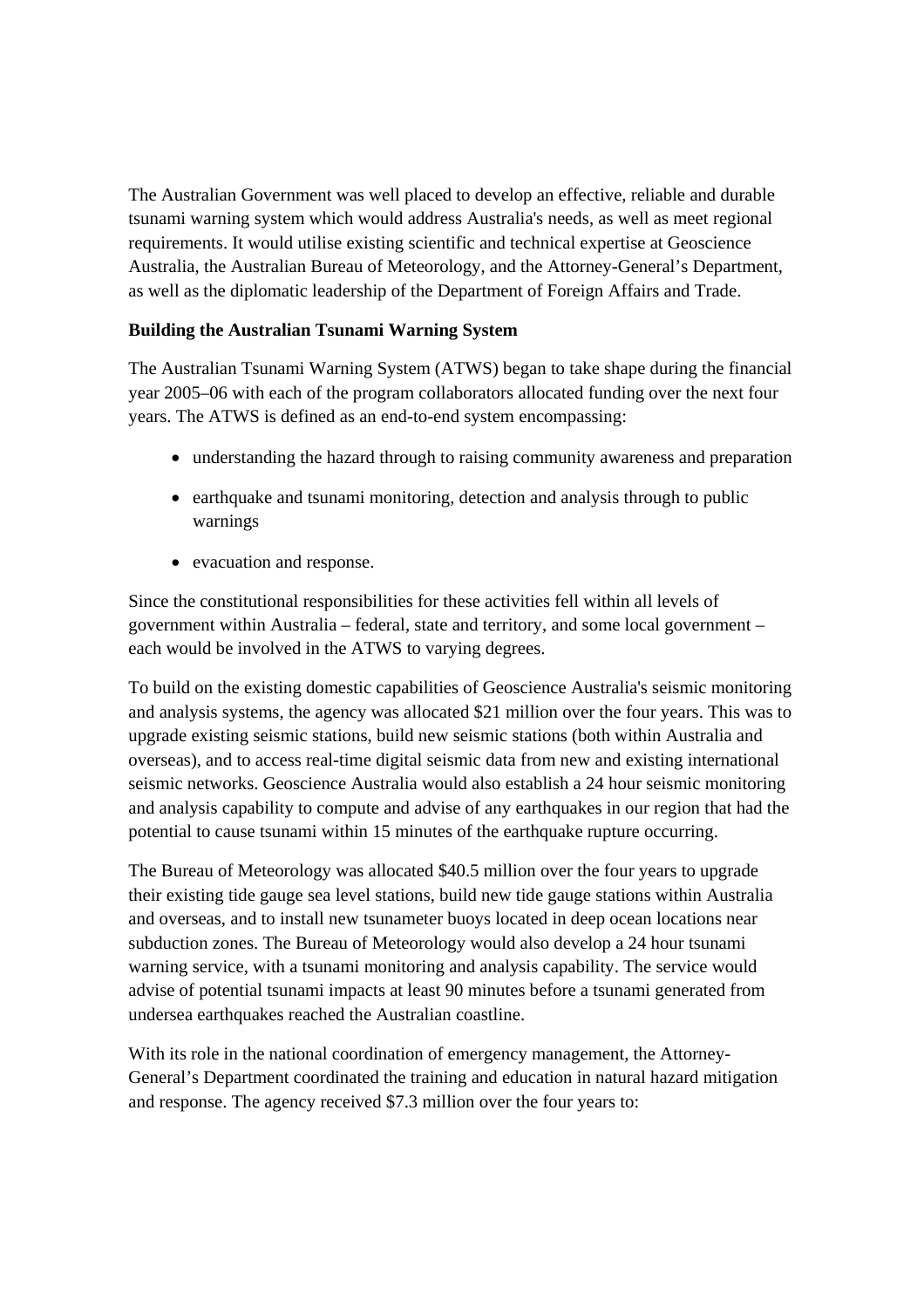- develop an understanding of the tsunami threat to Australia;
- develop and present a program of tsunami awareness and preparation for emergency managers, industry and the general community; and
- oversee a national test of the ATWS toward the end of the four-year implementation.

Because of the substantial international scope of the Australian Government's policies to assist in the establishment of an Indian Ocean Tsunami Warning and Mitigation System and improve capabilities to receive tsunami warnings in the South West Pacific, the Department of Foreign Affairs and Trade was selected to coordinate the cross-portfolio program outlined above.

The body responsible for coordinating international efforts in tsunami warning and mitigation is the Intergovernmental Oceanographic Commission (IOC) of the United Nations Educational, Scientific and Cultural Organization (UNESCO). The IOC General Assembly XXIII in Paris held in June 2005 confirmed the need to establish an interim tsunami warning system in the Indian Ocean. This would be provided through the existing Pacific Tsunami Warning Center in Hawaii and the Japan Meteorological Agency.

The first session of the Intergovernmental Coordination Group for the Indian Ocean Tsunami Warning and Mitigation System was held in Perth in August 2005. A key resolution of the meeting was that the IOTWS would be a coordinated network of national systems and capacities. It would also be a part of a global network of early warning systems for all ocean-related hazards. It was agreed that each Member State would have responsibility for issuing warnings within their respective territories.

## **2. Real-time Earthquake Monitoring at the JATWC**

In 2005 Geoscience Australia monitored 33 seismic stations, known as the Australian National Seismic Network (ANSN), which had been developed for its domestic earthquake monitoring and alert service. By November 2010, this number had increased to 221 and consisted of:

- 19 of the existing ANSN stations;
- 28 ANSN stations that had been substantially upgraded;
- 9 new ANSN stations within Australia:
- 26 strong motion stations have been replaced as part of the Joint Urban Monitoring Program (JUMP)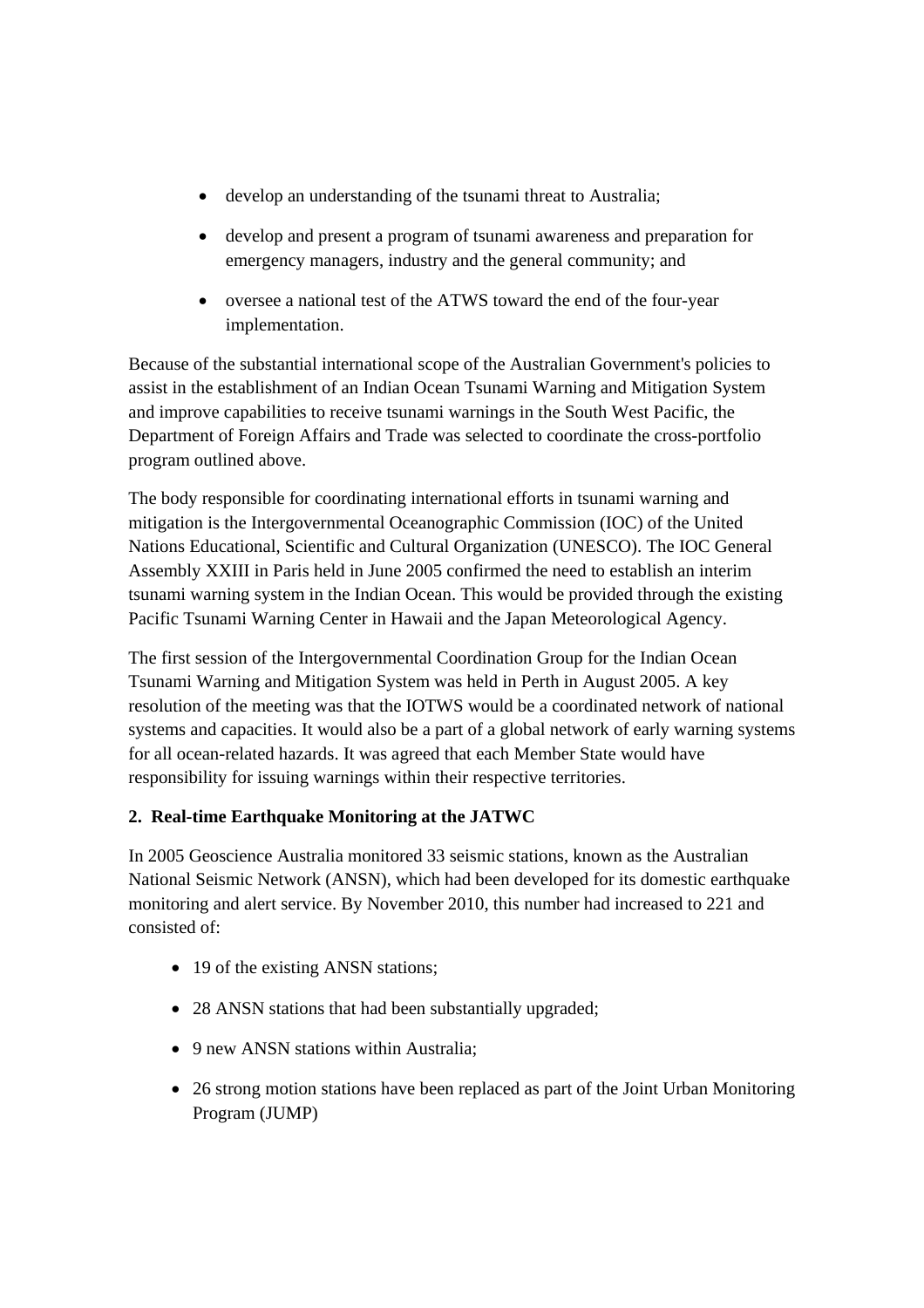- 3 new overseas stations built by Geoscience Australia (one in Niue and two in PNG); and
- 136 stations from shared international seismic networks (and includes 7 seismic arrays).

The seismic network is depicted in figure 1.

To increase its robustness the network was redesigned, with digital data communications shared across three separate providers using discrete telecommunication infrastructures. In addition, in September 2008 the Comprehensive Nuclear-Test-Ban Treaty Organization approved the use of its seismic network for tsunami warning purposes.

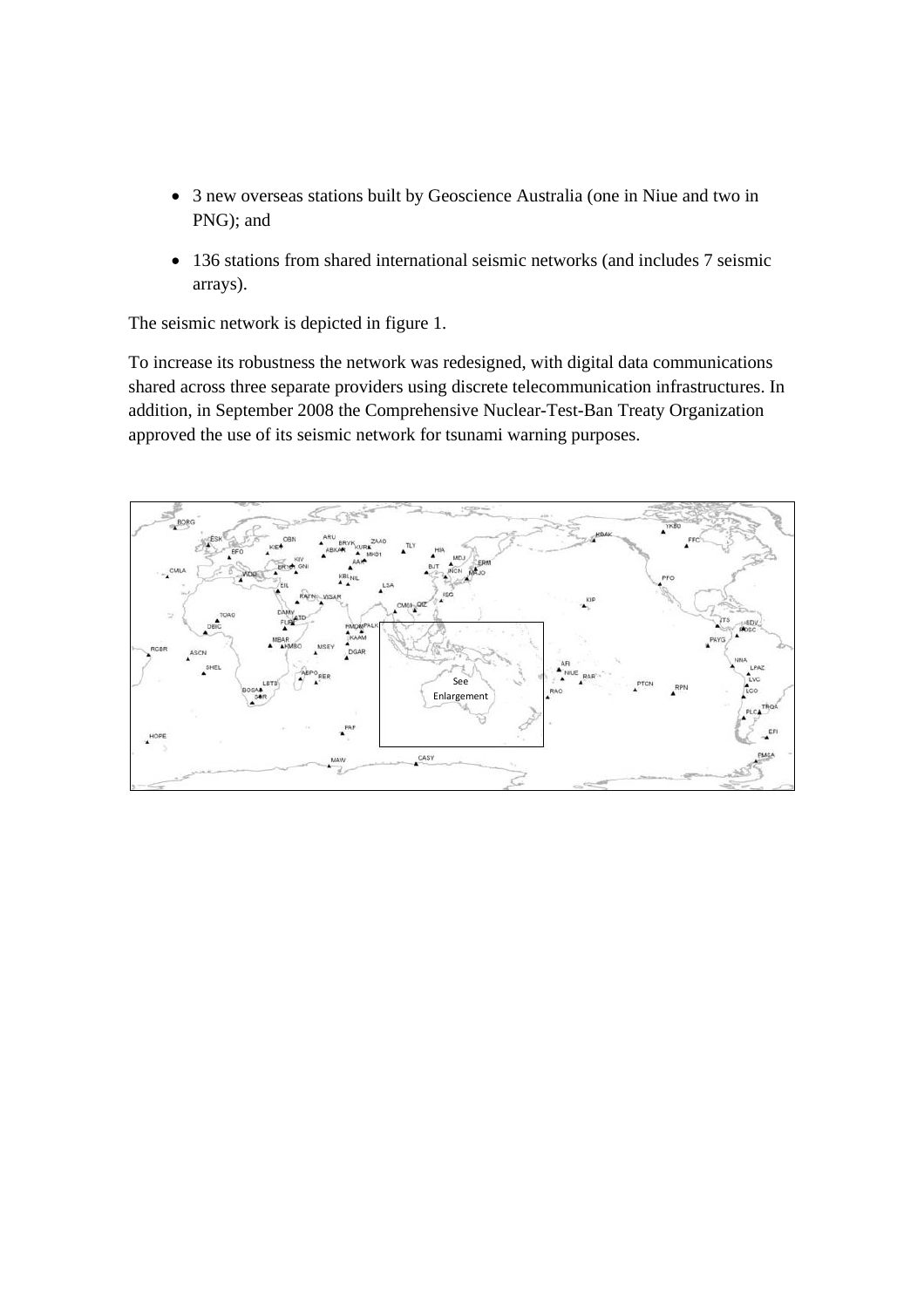

Figure 1. The location of seismic stations monitored by the JATWC. Station codes have been added as labels.

During the initial stages of the project, the computer architecture of Geoscience Australia's earthquake monitoring, alert and analysis system was significantly upgraded. The software system is based on the Antelope software developed by Boulder Real Time Technologies in Colorado, USA. Antelope is an integrated collection of programs for data collection and seismic data analysis. Further software was developed to provide a graphical user interface to both Antelope and other software modules that were written in-house or provided by other centres. Consequently, the ATWS uses 'moment magnitude' based on  $P$ -waves ( $M_{wp}$ ), using an algorithm from the Pacific Tsunami Warning Center in Hawaii, to provide consistency in earthquake magnitude estimates in all warnings from all centres. This magnitude calculation takes the form (Tsuboi, et al, 1995):

$$
M_{wp}=\frac{\log M_{\rm 0}-9.1}{1.5}
$$

where: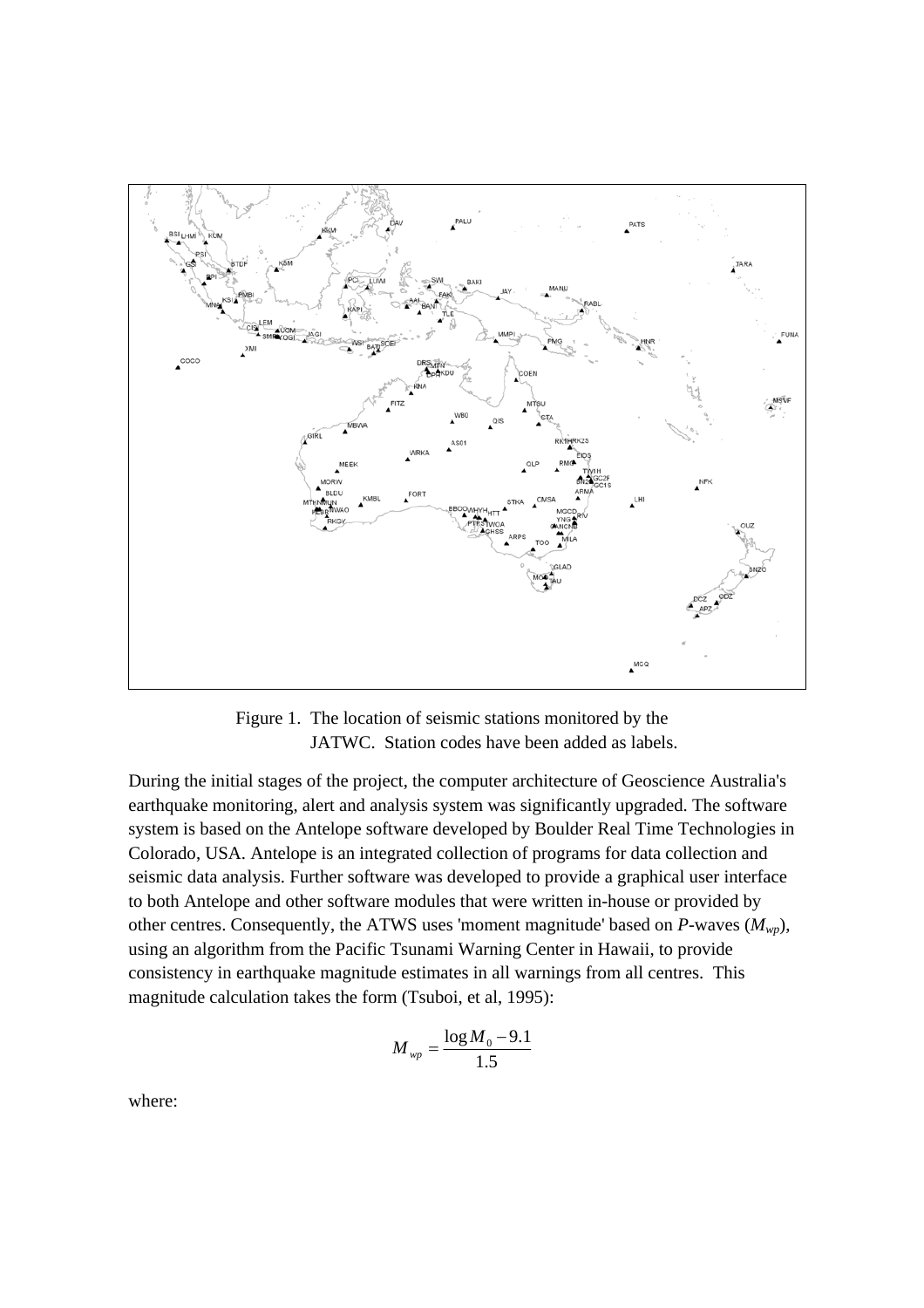$$
M_0 = \max\left(\int u_z(x_r, t)dt\right) \frac{4\pi\rho\alpha^3r}{F^P}
$$

where  $u(x, t)$  is the vertical component of far-field *P*-wave displacement at receiver,  $x_i$ ;  $ρ$  and  $α$  is the average density and average *P*-wave velocity along the propagation path; *r* is the epicentral distance between the source and the receiver and  $F<sup>p</sup>$  is a radiation pattern due to the double-couple source mechanism.

The computer architecture has been designed to be as robust as possible, with two independent systems operating continuously. One is at the Operations Hub at Geoscience Australia in Canberra, and the other at a business continuity site established at the head office of the Bureau of Meteorology in Melbourne. System upgrades are rigorously controlled through a change-management regime where separate system environments have been created for each of the activities associated with research, development, testing and production. Once a change has been successfully tested, the upgrade is moved to both environments; firstly to the business continuity system in Melbourne and then to the primary system in Canberra. This stage was completed in July 2007 and at no time since have both systems been inoperable at the same time.

#### **3. Performance Measures**

With the completion of the ATWS implementation in June 2009 the system became fully operational. Because the system was developed in stages over the four years, statistics on the performance of the system for those earthquakes assessed as having the potential to generate tsunamis have only been collected over the last three years.

Between July 2007, when the system developed from an alert service to a warning service, and 1 November 2010 there have been 174 earthquakes assessed as having the potential to generate tsunamis. Not all these tsunami would have the potential to impact Australia, but they were reported internationally in line with our role in both the Indian and Pacific Oceans. Five of the earthquakes generated tsunami warnings for Australia. Figure 2 shows the epicentres of these alerted earthquakes in the Australian region since July 2008.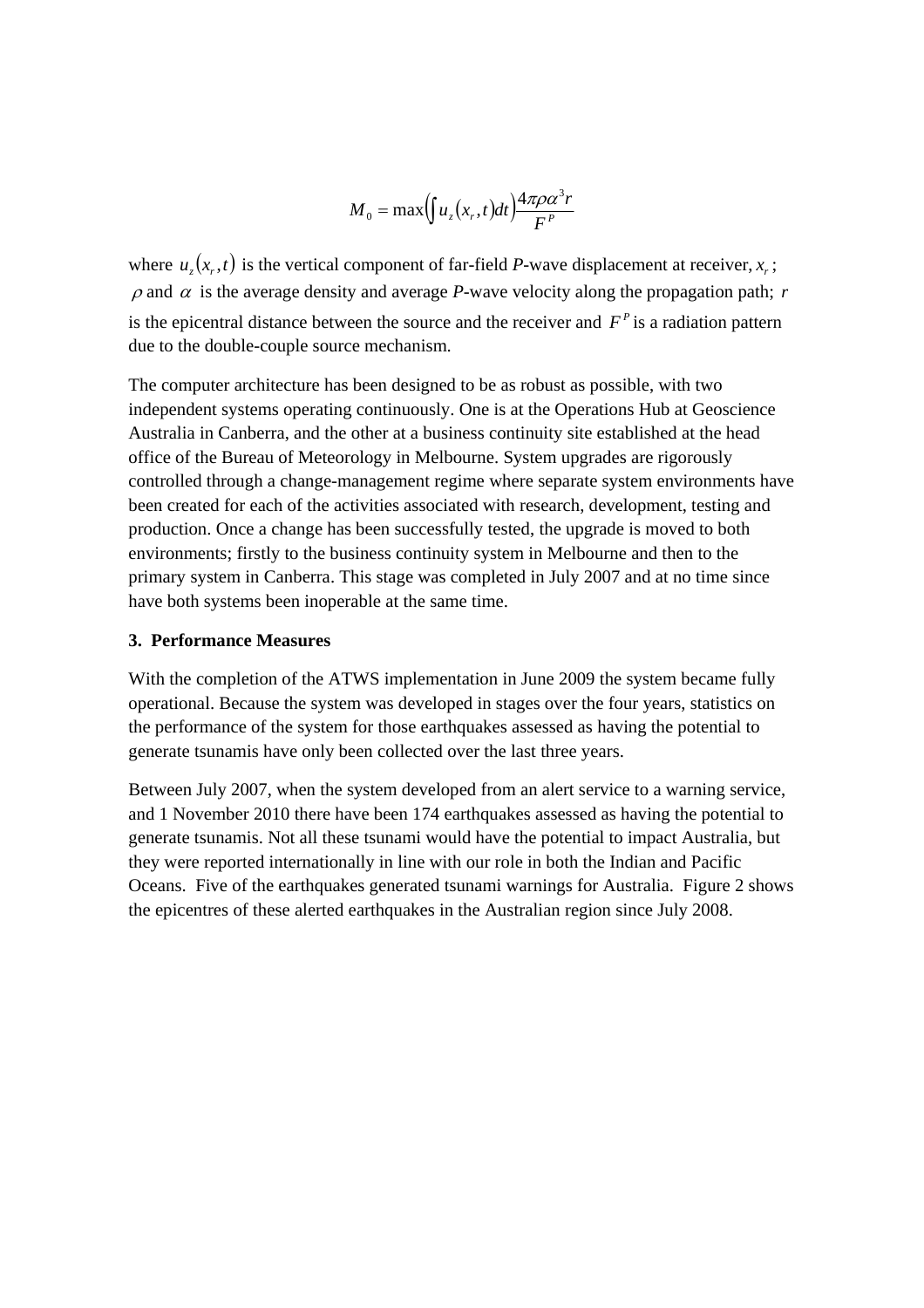

Figure 2. Epicentres of potentially tsunamigenic earthquakes alerted by the JATWC in the Australian region since July 2008

The most important performance measure for the ATWS is the requirement to provide a tsunami warning at least 90 minutes before the impact of a tsunami generated from undersea earthquakes. This measure was met for all earthquakes to 1 November 2010.

The timeliness and accuracy of the earthquake alerts and the tsunami warning bulletins produced by the JATWC are another measure. The average alert time for earthquakes occurring in the Australian region is just under 11 minutes (compared to a required benchmark of 15 minutes). The average time taken to issue the subsequent tsunami bulletin is just under 20 minutes (compared to a benchmark of 30 minutes).